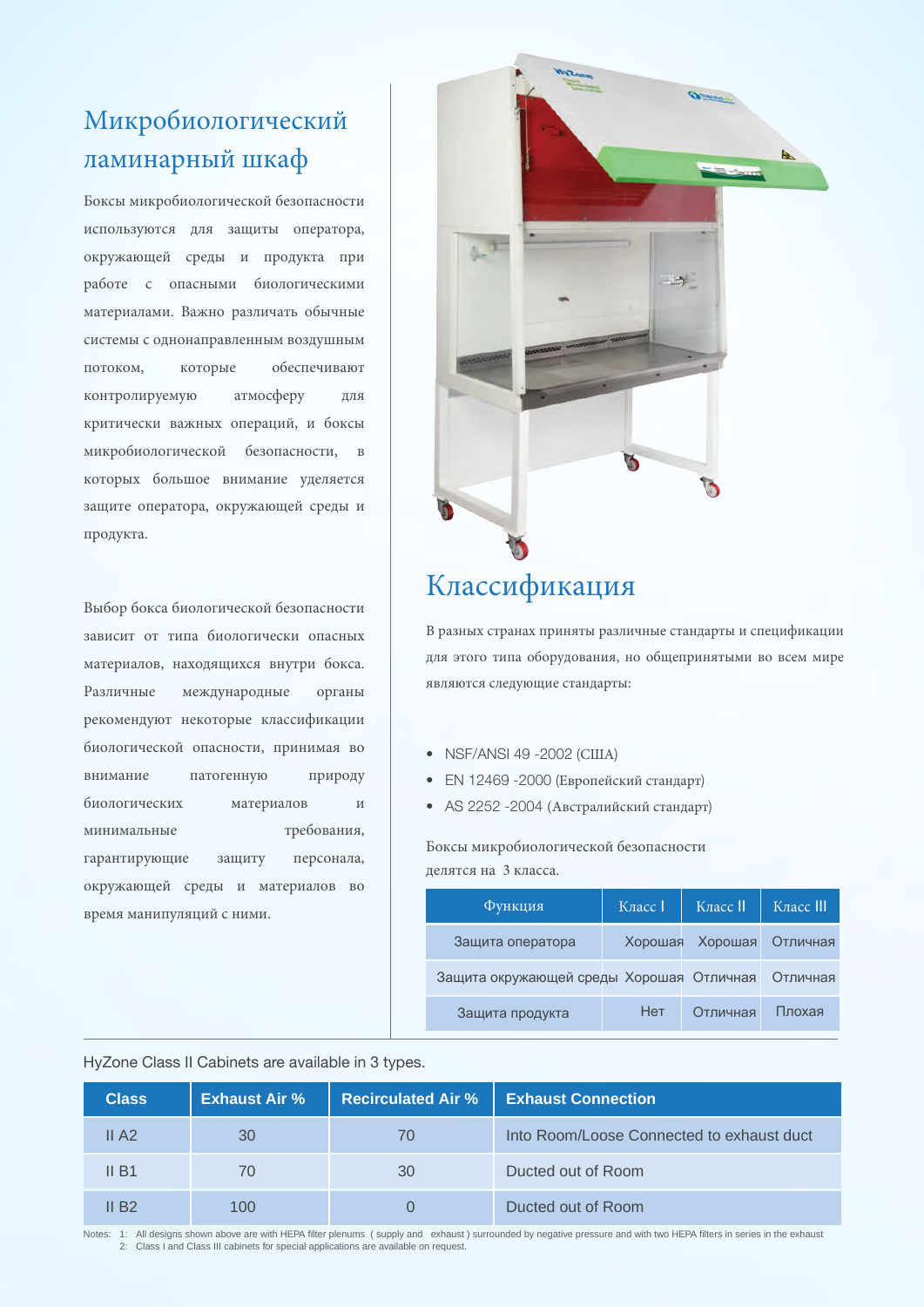

## Principle of Operation

Свежий воздух всасывается через прорези в передней части. Этот воздух проходит под рабочей поверхностью и соединяется с камерой рециркуляционного воздуха. Затем главный вентилятор нагнетает воздух в другую камеру, в которой также находятся приточный HEPAфильтр, камера вытяжки и вытяжные HEPAфильтры. Барьер для внутреннего воздушного потока предотвращает попадание загрязняющих веществ в рабочую зону.

Инновационная конструкция бокса и расположение приточных и вытяжных камер HEPA в отрицательной оболочке гарантируют предотвращение случайных утечек воздуха.

| Общие техни теские ларактеристики боксов микроонологи теской осзопасности ттудоне класса и |                                  |                                                                           |                                                                                          |
|--------------------------------------------------------------------------------------------|----------------------------------|---------------------------------------------------------------------------|------------------------------------------------------------------------------------------|
|                                                                                            |                                  | A2003                                                                     | A2004                                                                                    |
|                                                                                            |                                  | (3')<br>0.9                                                               | (4')<br>1.2                                                                              |
|                                                                                            | <b>Without Base Stand</b>        | 1035 x 800 x 1470 MM                                                      | 1340 x 800 x 1470 MM                                                                     |
|                                                                                            | <b>With Base</b><br>Stand, 711MM | 1035 x 800 x 2181 MM                                                      | 1340 x 800 x 2181 MM                                                                     |
|                                                                                            | $X \ X$ )                        | 982 x 563 x 670 MM                                                        | 1270 x 563 x 670 MM                                                                      |
|                                                                                            | Inflow                           | 0.45 m/s (90 FPM) +/- 20%                                                 |                                                                                          |
|                                                                                            | Downflow                         | 0.30 to 0.45 m/s (60 to 90 FPM) with<br>uniformity of better than +/- 20% |                                                                                          |
| <b>HEPA</b>                                                                                | <b>Downflow</b>                  | >99.997% at 0.3 micron, H 14 as per EN 1822                               |                                                                                          |
|                                                                                            | Exhaust                          |                                                                           |                                                                                          |
|                                                                                            | Cabinet                          |                                                                           | <62 dBA at 45 dBA ambient <62 dBA at 45 dBA ambient                                      |
|                                                                                            |                                  | >1200 Lux<br>(>100 foot candles)                                          | >1200 Lux<br>(>100 foot candles)                                                         |
|                                                                                            | Main Body                        | with powder-coated finish                                                 | 1.2 mm (0.05") 18 gauge steel 1.2 mm (0.05") 18 gauge steel<br>with powder-coated finish |
|                                                                                            | Work table                       | 1.5 mm (0.06") 16 gauge<br>stainless steel, type 304,                     | 1.5 mm (0.06") 16 gauge<br>stainless steel, type 304,                                    |
|                                                                                            | Side Walls                       | UV absorbing tempered glass,<br>5 mm (0.2"), transparent                  | UV absorbing tempered glass,<br>5 mm (0.2"), transparent                                 |
|                                                                                            | 220-240V, AC, 50Hz, 10           |                                                                           |                                                                                          |
|                                                                                            | Cabinet Power/ Amp               | 450 W / 2.5 AMP                                                           | 500 W / 3 AMP                                                                            |

Общие **технические характеристики** боксов микробиологической безопасности **HyZone** класса II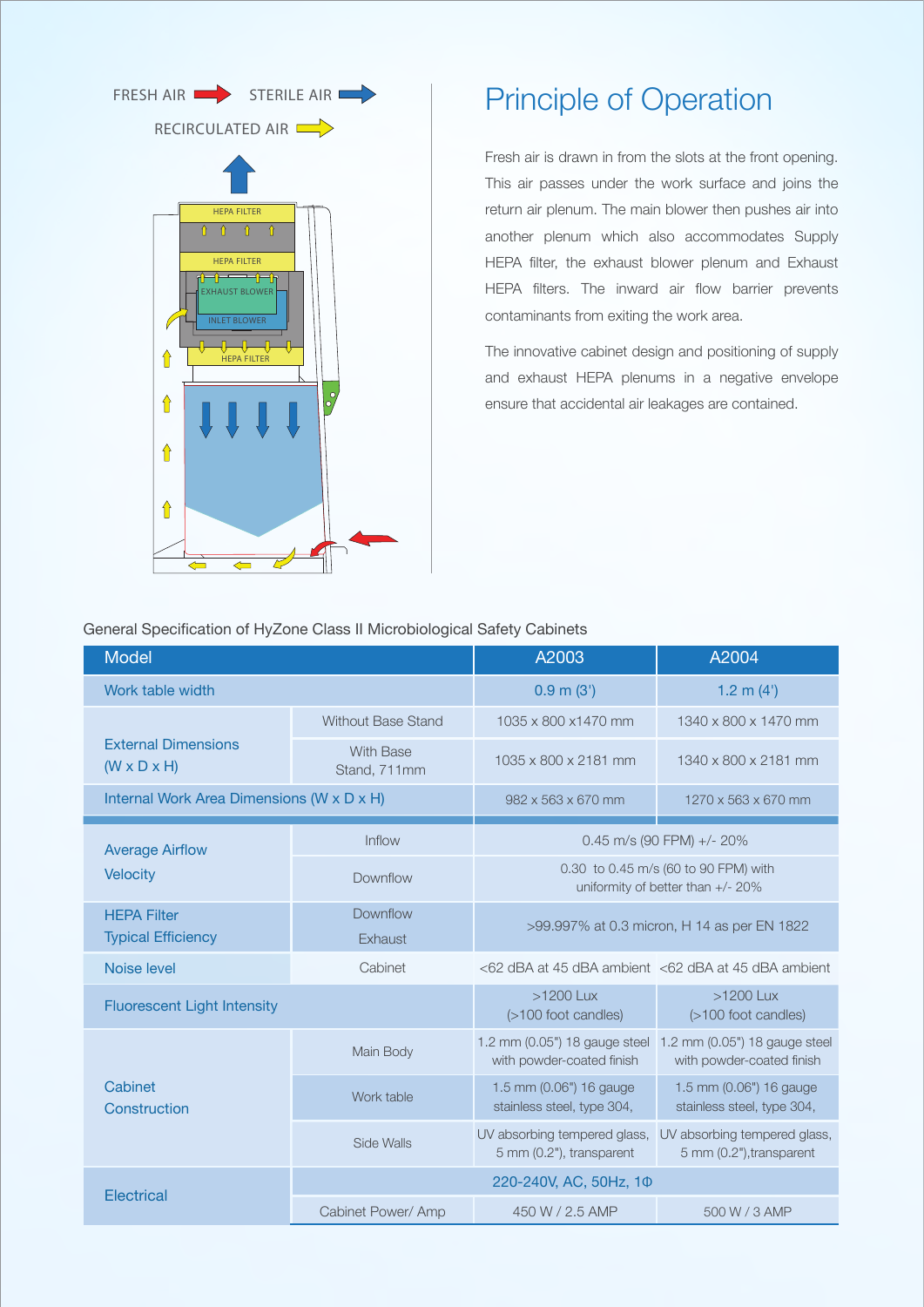# HyZone Class II **Microbiological** Safety Cabinets









HyZone Class II Microbiological Safety Cabinets from Thermolab blend knowledge, experience and innovative design changes in creating state-of-the-art equipment as part of its offerings. HyZone is a Class II Microbiological Cabinet, designed and built to meet, if not exceed, performance requirements of the EN 12469:2000 Standard. 70% air is re-circulated through the main H14 HEPA Filter within the cabinet, while the remaining 30% is exhausted through two H14 HEPA filters in series.

HyZone Cabinets are suitable for handling microorganisms and pathogens as defined by the appropriate International Standards, current health and safety guidelines and legislation aimed at safeguarding health and safety of operators at work.

95 % of your requirements are met by Class II A2 Cabinets. However, Class I and Class III cabinets can be manufactured if your work so warrants.

### Salient features of HyZone Class II Microbiological Safety Cabinets

- Independent blowers for Supply and Exhaust air
- Double HEPA filtration of Exhaust air
- Negative pressure envelope (shroud) for HEPA filter Plenums and Return air path to prevent escape of Contaminated air to atmosphere and work area
- Simultaneous real time monitoring and display of Supply and Exhaust air velocities
- Monitoring of work area temperature
- Sliding front sash with counter weights for easy operation
- Microprocessor controlled operations with Normal, Fast Start and Service modes and alarms
- Ergonomic design like angled front sash, arm rest etc., for operator comfort
- RS 232 connectivity
- EN 12469:2000 compliant

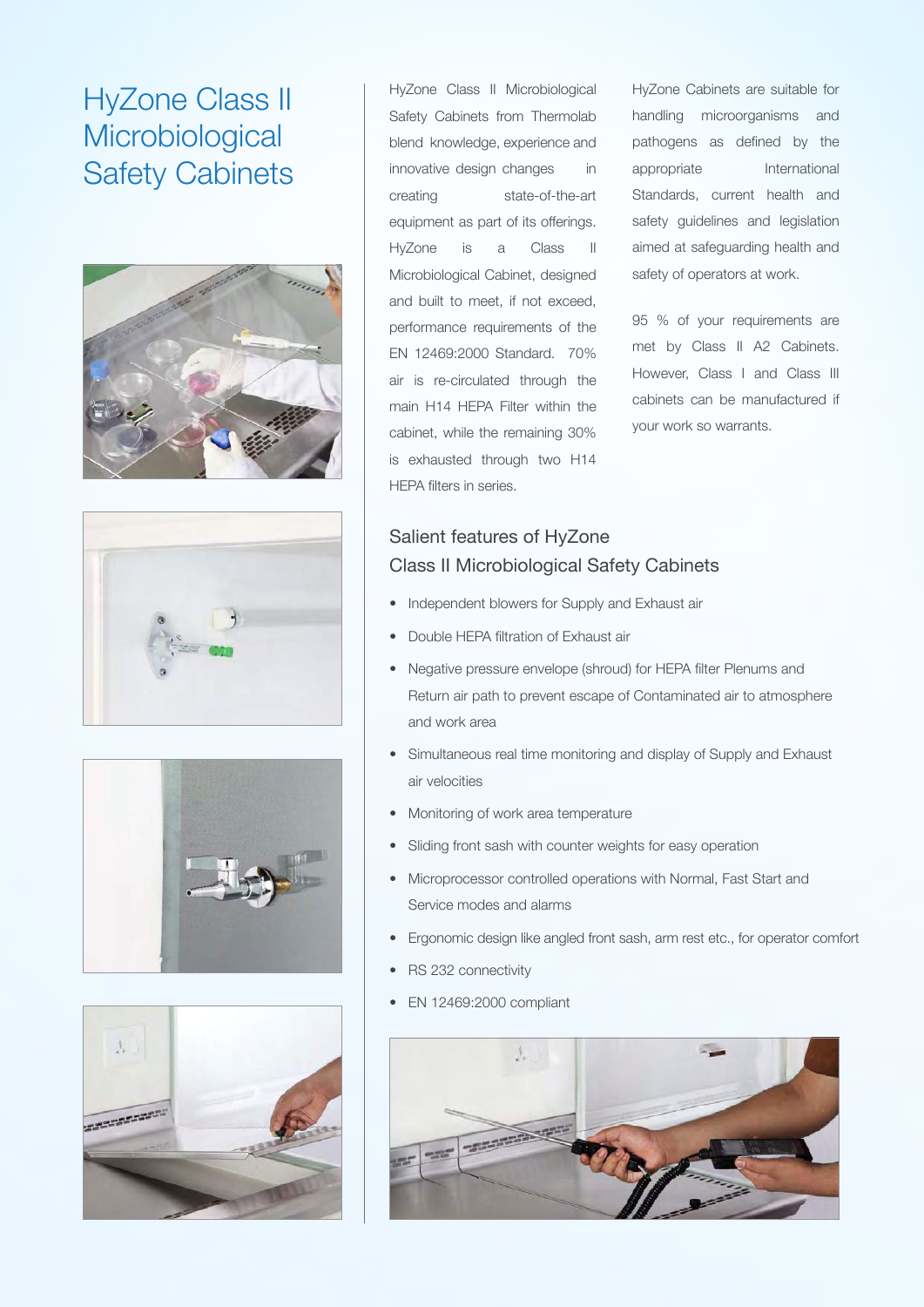# Soft Touch Keyboard

Membrane touch keyboard and the rear-lit LCD display all required data keeping the operator constantly up to date of the cabinet conditions:

- Estimated life of HEPA filters
- Estimated life of UV lamp
- Cabinet Temperature
- Laminar airflow (Unidirectional Down Flow) velocity and frontal air barrier (in flow) velocity
- Front sash position



#### Audio Visual alarms are provided for :

- Out of range or incorrect laminar airflow velocity and frontal air barrier velocity
- Incorrect position of front sash-window
- Clogging of HEPA filters
- End of life-cycle of UV Lamp
- Out of range temperature

### APPLICATIONS AREAS :

- Microbiology
- Medical Devices
- **Virology**
- **Pharmaceuticals**
- Haematology
- Pathology
- Cell culture
- **Blood Bank**
- Recombinant DNA
- Eye Bank
- Stem Cells Research
- Reconstitution of Parenteral drugs
- Biotechnology
- Genetics.



# Quality Assurance

Each unit is factory tested to meet international guidelines and dispatched in ready-to-plug-in condition. Thermolab's testing services are available to assist you in routine maintenance and revalidation.